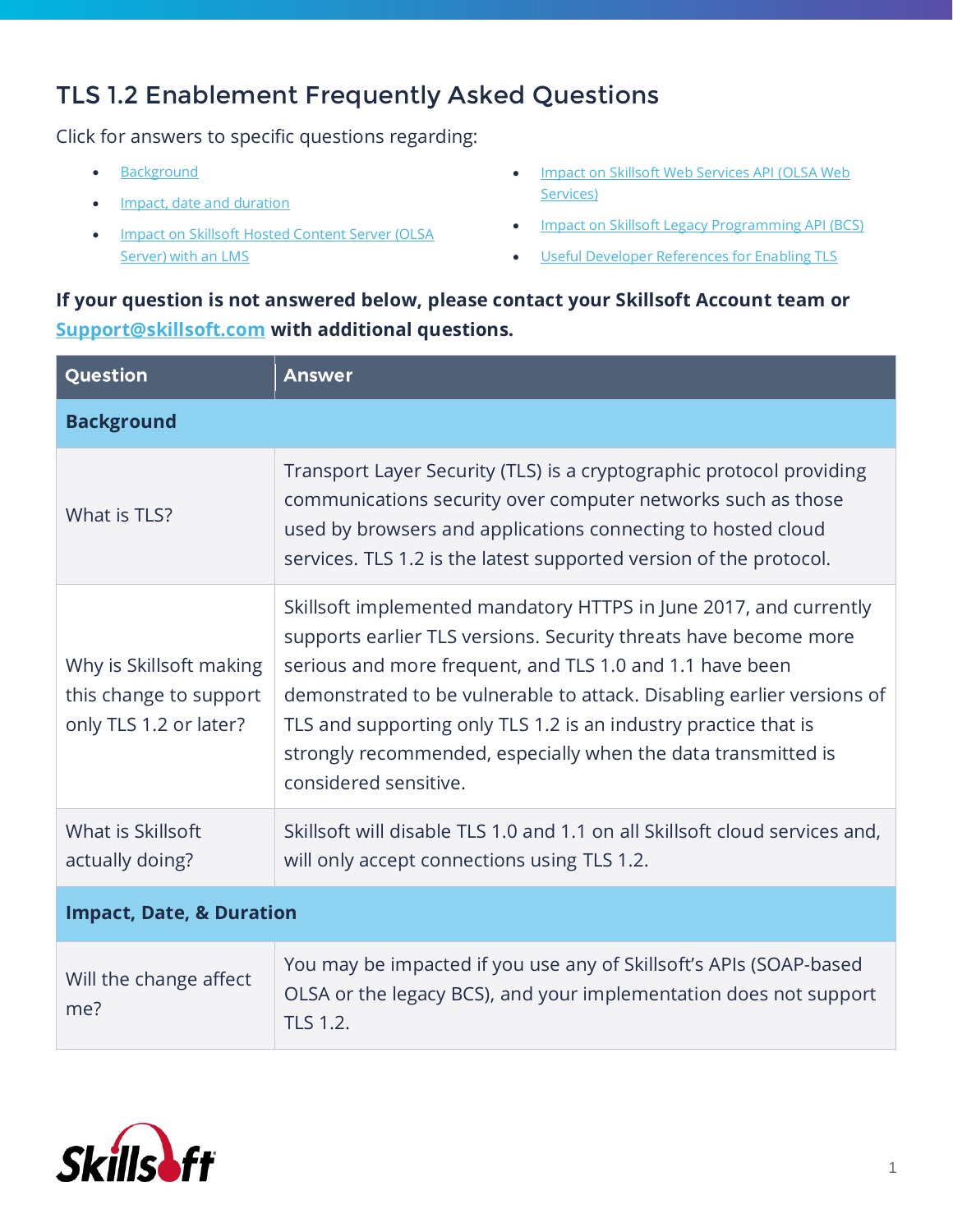| When is the change<br>happening?                                                        | Skillsoft will make this change to all cloud services on the morning of<br>June 1, 2018.                                                                                                                                                                                                                                                                                                                                                                                                                                            |
|-----------------------------------------------------------------------------------------|-------------------------------------------------------------------------------------------------------------------------------------------------------------------------------------------------------------------------------------------------------------------------------------------------------------------------------------------------------------------------------------------------------------------------------------------------------------------------------------------------------------------------------------|
| Will this change<br>require a service<br>outage?                                        | No. There will be no outage.                                                                                                                                                                                                                                                                                                                                                                                                                                                                                                        |
| Will any URLs change?                                                                   | No, this will not require any changes to the URLs you are using.                                                                                                                                                                                                                                                                                                                                                                                                                                                                    |
| Will my users see any<br>differences?                                                   | No, this move will be transparent, so long as users are using a<br>browser that supports TLS 1.2. However, browsers which do not<br>support TLS 1.2 will be unable to connect to any Skillsoft hosted<br>services.<br>Skillsoft supports the following browsers, which all support TLS 1.2:<br>Microsoft Edge v14+ (Windows 10 only)<br>$\bullet$<br>Microsoft IE v11 (Windows 7, 8.1, 10)<br>$\bullet$<br>Google Chrome v63+ (Windows 7, 8.1, 10)<br>Mozilla Firefox v52+ (Windows 7, 8.1, 10)<br>Apple Safari v10.1+ (macOS only) |
| What will users see if<br>they are using a<br>browser that does not<br>support TLS 1.2? | Internet Explorer 8 and 9 will display the following message:<br>Internet Explorer cannot display the webpage<br>What you can try:<br>Diagnose Connection Problems<br>$\bigodot$ More information<br>If the user clicks to show More information, they will see the<br>following:                                                                                                                                                                                                                                                   |

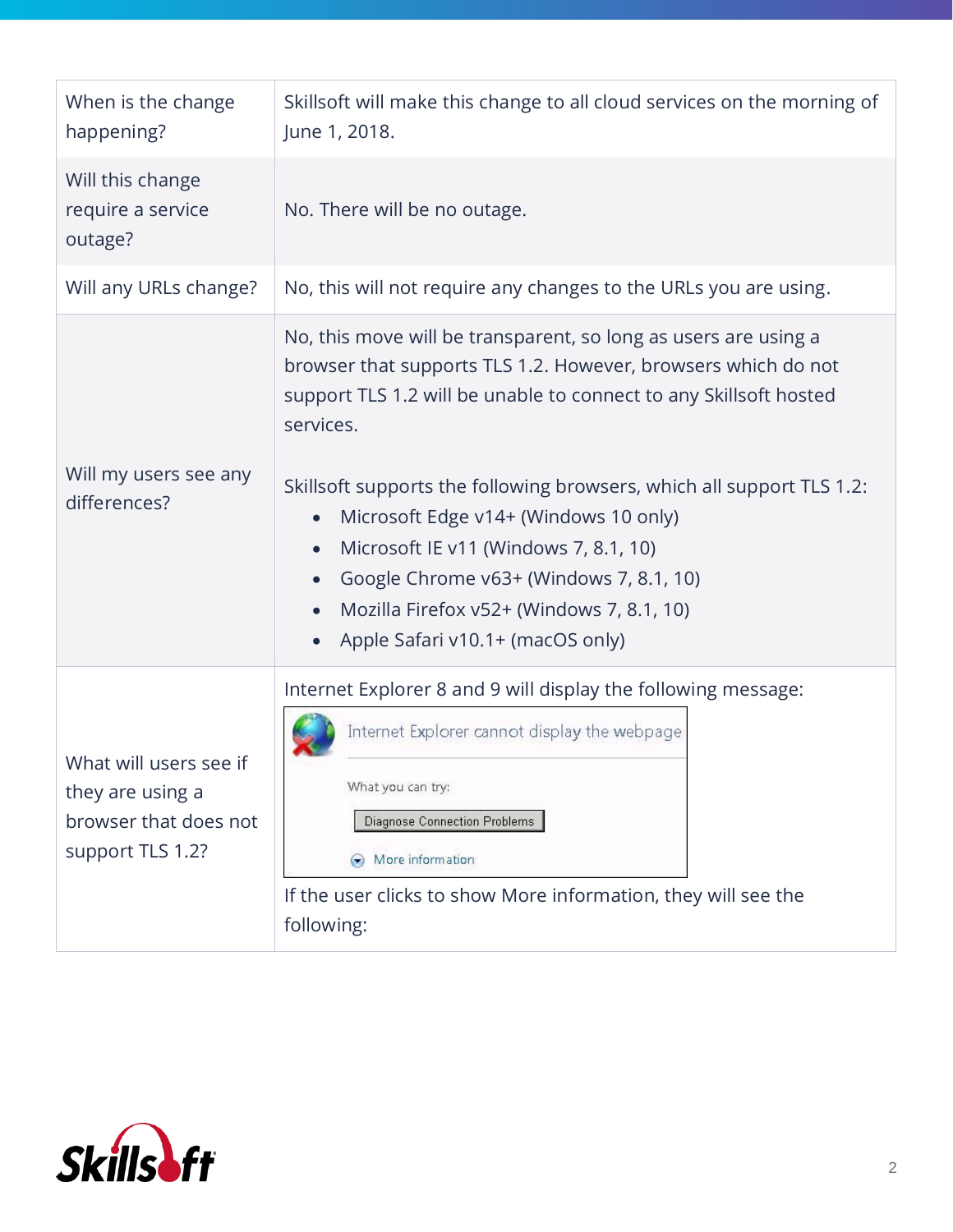

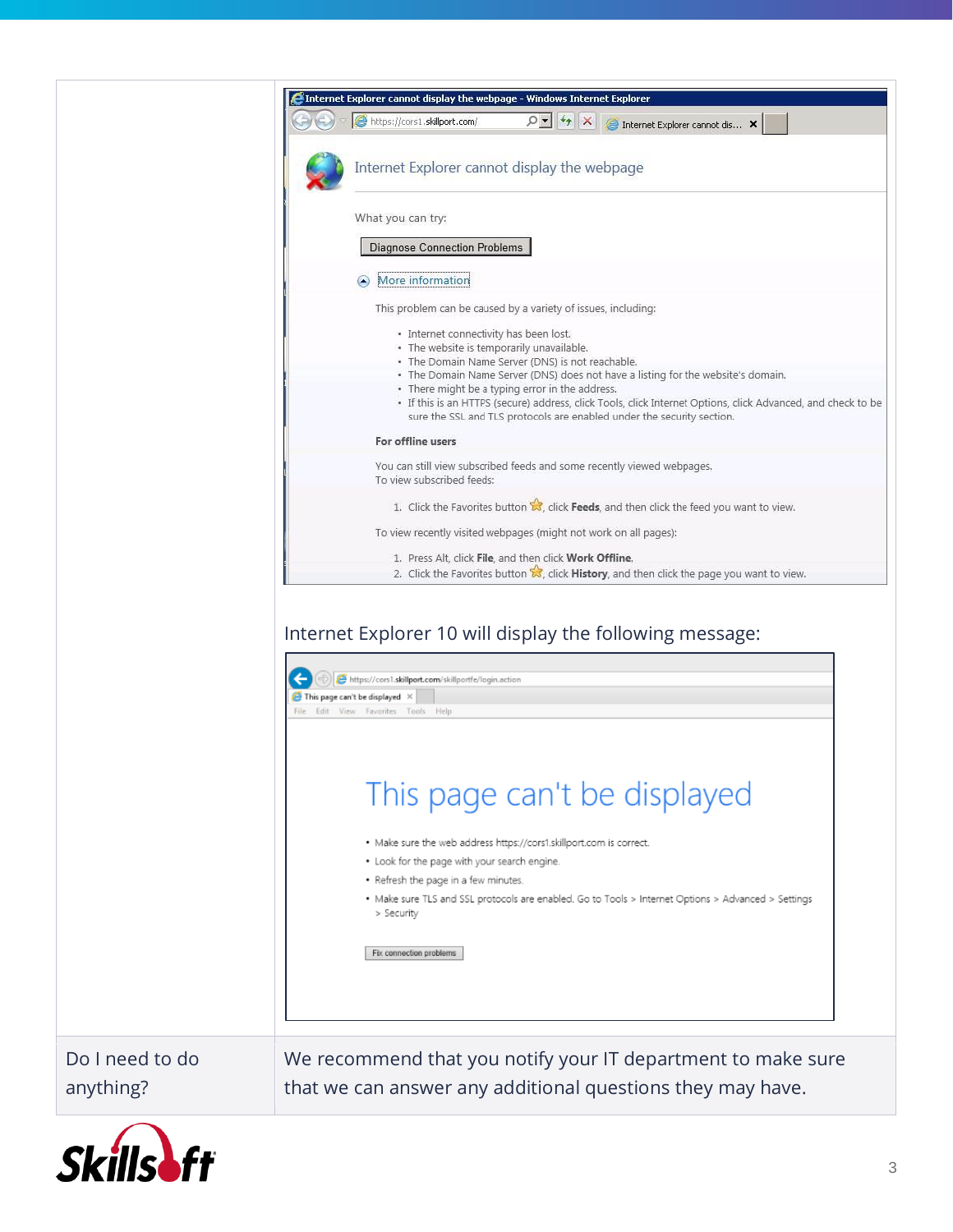<span id="page-3-2"></span><span id="page-3-0"></span>

|                                                                                         | Any other actions will depend on how you access Skillsoft services,<br>and functionality you have. If you use any of the following you may<br>need to take action:<br>Use Skillsoft Hosted Content Server (OLSA Server) with an LMS<br>$\bullet$<br>Use Skillsoft Web Services API (OLSA Web Services)<br>$\bullet$<br>Use Skillsoft Legacy API (BCS)<br>$\bullet$<br>Impact on Skillsoft Hosted Content Server (OLSA Server) with an LMS |  |
|-----------------------------------------------------------------------------------------|-------------------------------------------------------------------------------------------------------------------------------------------------------------------------------------------------------------------------------------------------------------------------------------------------------------------------------------------------------------------------------------------------------------------------------------------|--|
| Do I need to do<br>anything to reload all<br>my courses?                                | No, the URLs will not change and so the courses will not need to be<br>updated.                                                                                                                                                                                                                                                                                                                                                           |  |
| My LMS uses the OLSA<br><b>Automation Features.</b><br>Do I need to change<br>anything? | You should confirm with your LMS vendor that your OLSA<br>Automation Feature is capable of supporting TLS 1.2 connections.<br>For more details see the section on <b>Skillsoft Web Services API</b><br>(OLSA Web Services)                                                                                                                                                                                                                |  |
| <b>Impact on Skillsoft Web Services API (OLSA Web Services)</b>                         |                                                                                                                                                                                                                                                                                                                                                                                                                                           |  |
| Do I need to do<br>anything?                                                            | You should confirm that your implementation of the SOAP-based<br>OLSA Web Services is capable of supporting TLS 1.2 connections.<br>As of June 1st, the OLSA Web Services EndPoint will reject any<br>connections that do not use TLS 1.2 and the automation will not<br>work.                                                                                                                                                            |  |
| Do I need to wait to<br>make these changes?                                             | No, you should start checking your applications can connect using<br>TLS 1.2.                                                                                                                                                                                                                                                                                                                                                             |  |
| Can you help<br>troubleshoot my<br>application?                                         | Skillsoft cannot provide individual guidance on exactly what changes<br>may be needed to your application. However, we do have test sites<br>available that can be used to test TLS 1.2 communication.                                                                                                                                                                                                                                    |  |

<span id="page-3-1"></span>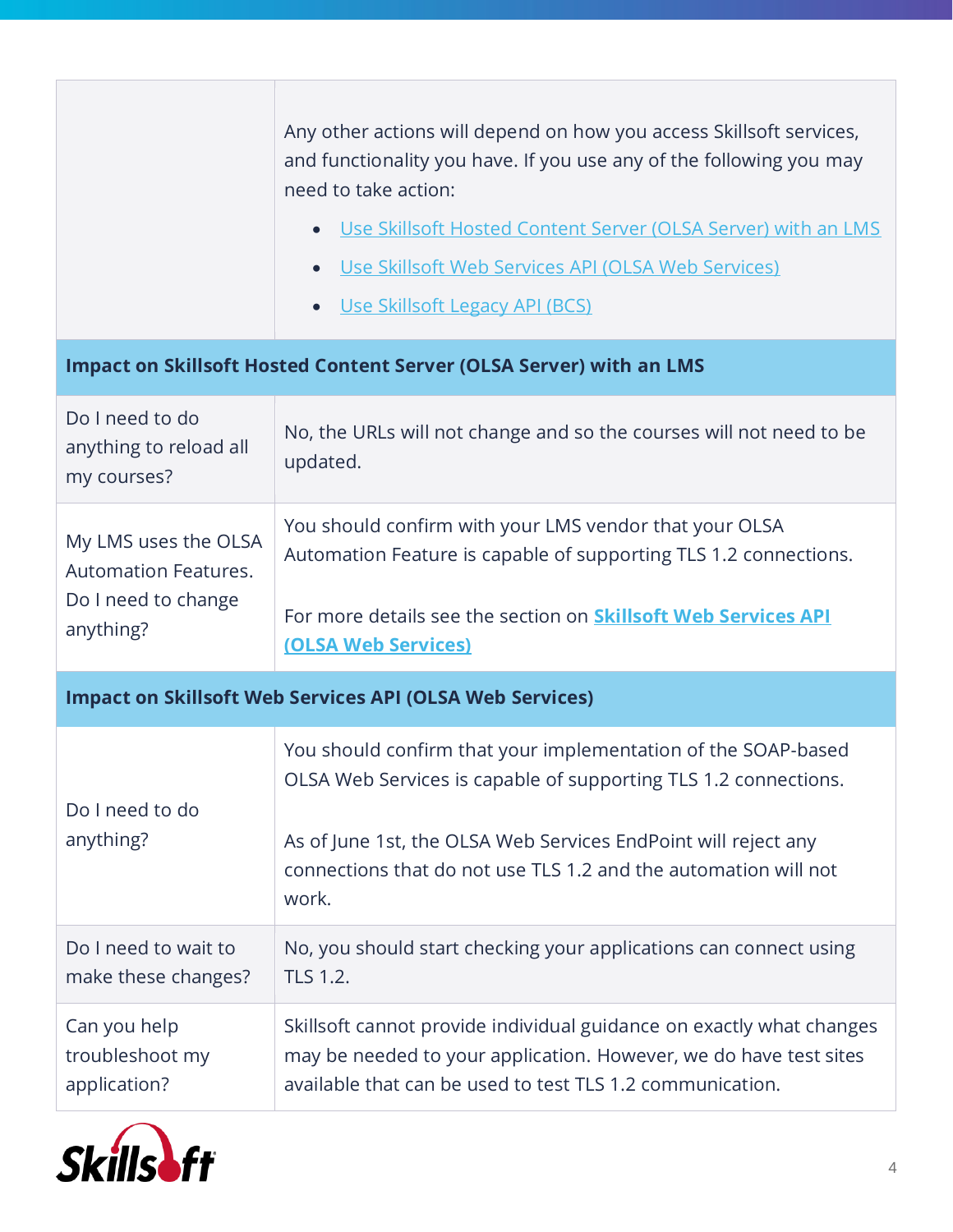<span id="page-4-2"></span><span id="page-4-0"></span>

|                                                                           | See the list of resources at end of this document for some reference<br>links.                                                                                                                                                                                                                  |  |
|---------------------------------------------------------------------------|-------------------------------------------------------------------------------------------------------------------------------------------------------------------------------------------------------------------------------------------------------------------------------------------------|--|
| Is there a way I can<br>test this before the<br>change is<br>implemented? | Yes. Skillsoft has a number of test sites that are configured to require<br>TLS 1.2. Please contact support@skillsoft.com for information on<br>how to access a test site.                                                                                                                      |  |
| <b>Impact on Skillsoft Legacy API (BCS)</b>                               |                                                                                                                                                                                                                                                                                                 |  |
| Do I need to do<br>anything?                                              | You should confirm that your implementation of the legacy BCS API<br>is capable of supporting TLS 1.2 connections.                                                                                                                                                                              |  |
|                                                                           | As of June 1st, the BCS API will reject any connections that do not use<br>TLS 1.2 and the automation will not work.                                                                                                                                                                            |  |
| Do I need to wait to<br>make these changes?                               | No, you should start checking your applications can connect using<br>TLS 1.2.                                                                                                                                                                                                                   |  |
| Can you help<br>troubleshoot my<br>application?                           | Skillsoft cannot provide individual guidance on exactly what changes<br>may be needed to your application. However, we do have test sites<br>available that can be used to test TLS 1.2 communication.<br>See the list of useful resources at end of this document for some<br>reference links. |  |
| Is there a way I can<br>test this before the<br>change is<br>implemented? | Yes. Skillsoft has a number of test sites that are configured to require<br>TLS 1.2. Please contact support@skillsoft.com for information on<br>how to access a test site.                                                                                                                      |  |

## <span id="page-4-1"></span>**Useful Developer References for Enabling TLS**

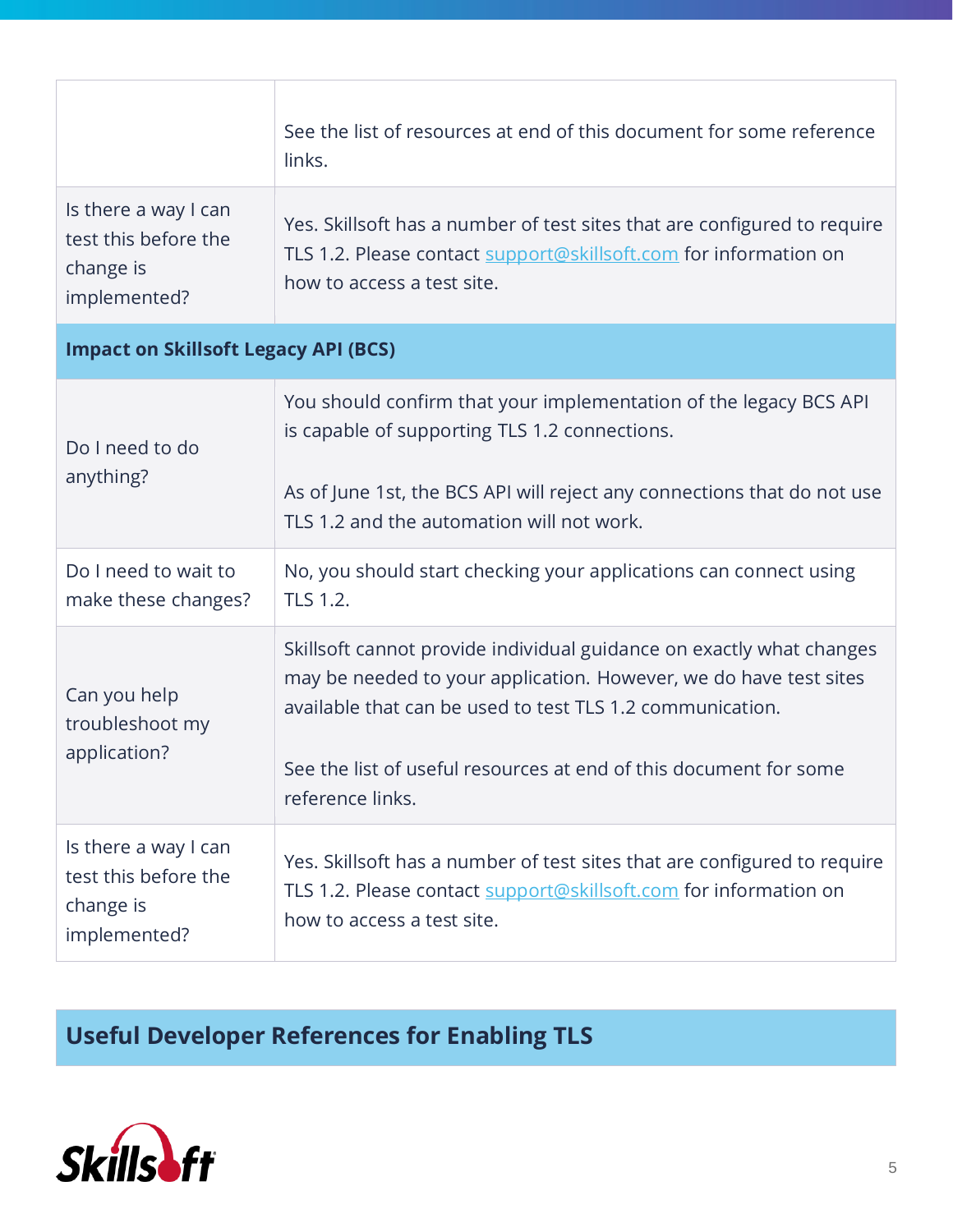| Applications using Microsoft .NET<br>technologies | To enable TLS 1.2, you must install the .NET framework<br>4.5 or later.<br>The following Microsoft article explains how to configure<br>the protocols and ciphers enabled on the servers, and<br>provides details on using NetMon to diagnose<br>connection issues.<br>https://blogs.msdn.microsoft.com/friis/2017/10/09/trou<br>bleshooting-tls-ssl-scenario-2/<br>The patch and registry change documented here<br>Microsoft Security Advisory 2960358 |
|---------------------------------------------------|----------------------------------------------------------------------------------------------------------------------------------------------------------------------------------------------------------------------------------------------------------------------------------------------------------------------------------------------------------------------------------------------------------------------------------------------------------|
|                                                   | https://docs.microsoft.com/en-us/security-<br>updates/SecurityAdvisories/2015/2960358 will enable all<br>.NET applications running on this machine to use TLS<br>1.2<br>If the developer wishes to enable this functionality via a<br>code change, they can add the following line of code<br>(C#) before any WebRequests are made.<br>System.Net.ServicePointManager.SecurityProtocol =<br>System.Net.SecurityProtocolType.Tls12;                       |
| Applications using Java                           | To enable TLS 1.2, you must use a <b>JDK 8 releases, or</b><br>Java 7 update 95 (January 2016), or Java 6 update 121<br>(July 2016)<br>The following Oracle article provides some good<br>background on the support for TLS<br>https://blogs.oracle.com/java-platform-<br>group/diagnosing-tls,-ssl,-and-https<br>Some of the key points:<br>• JDK8 - TLSv1.2 is default<br>• JDK7 - TLSv1.2 must be explicitly enabled                                  |

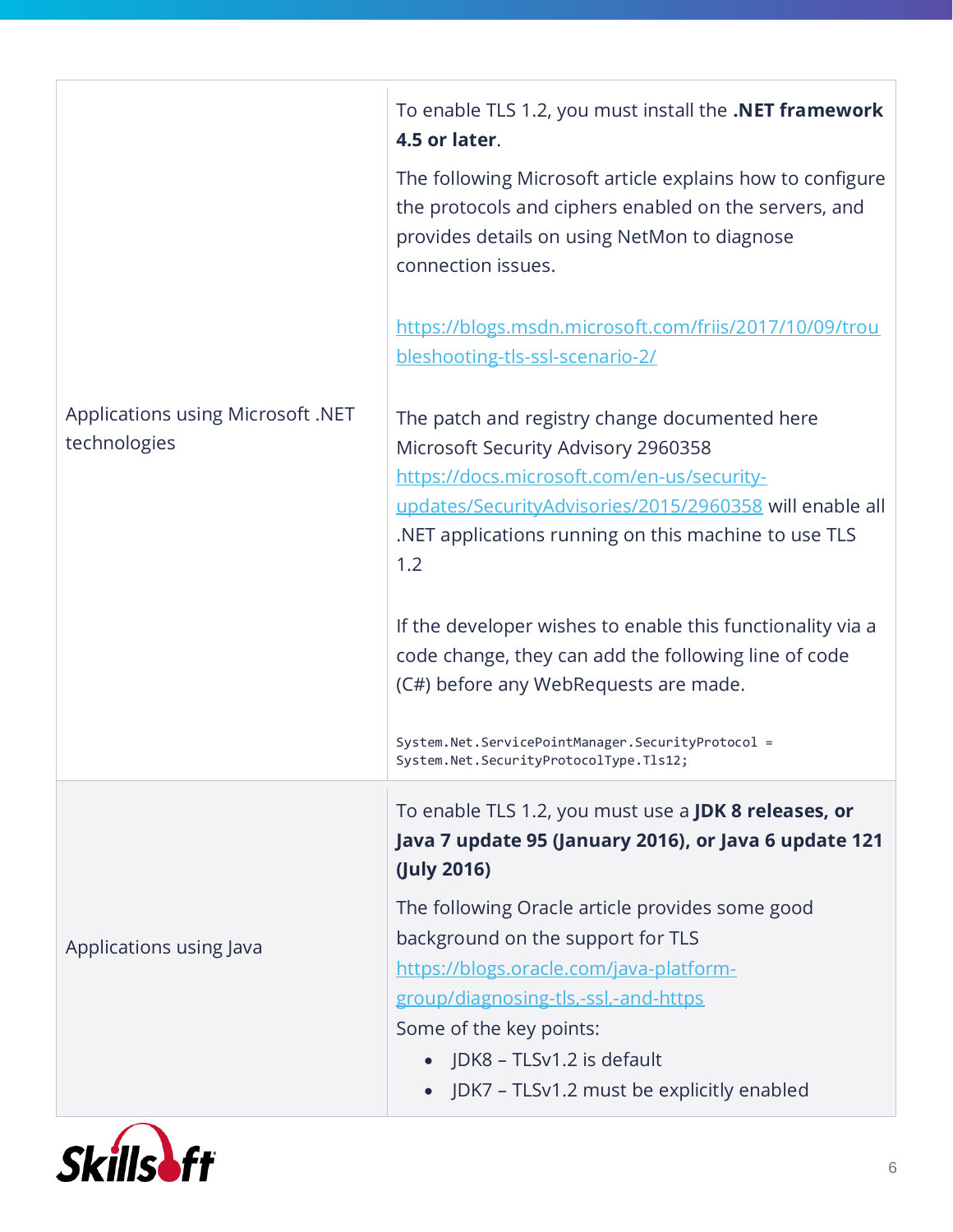|                                                              | JDK6 - TLSv1.2 must be explicitly enabled<br>• JDK6/JDK7 – Can be enabled with Java System<br>Properties statically on command line (-<br>Dhttps.protocols="TLSv1.2" -<br>Djdk.tls.client.protocols="TLSv1.2")<br>• JDK6/JDK7 - Can be enabled by setting above Java<br>System Properties via code             |
|--------------------------------------------------------------|----------------------------------------------------------------------------------------------------------------------------------------------------------------------------------------------------------------------------------------------------------------------------------------------------------------|
| Applications using Ruby                                      | To enable TLSv1.2, you must use Ruby 2.0.0 or later<br>and OpenSSL 1.0.1c or later are required:<br>• Ruby 2.0.0 or later is required to use TLSv1.2 from<br>the system-supplied OpenSSL.<br>TLSv1.2 requires OpenSSL 1.0.1c or later.<br>Please refer https://github.com/ruby/openssl for more<br>information |
| Applications using Python                                    | To enable TLSv1.2, you must use OpenSSL 1.0.1c or<br>later:<br>Python uses the system-supplied OpenSSL.<br>TLSv1.2 requires OpenSSL 1.0.1c or later.<br>Please refer https://docs.python.org/2/library/ssl.html<br>for more information                                                                        |
| Applications using PHP with the<br><b>cURL PHP extension</b> | To enable TLSv1.2, you must use PHP v5.3.0, and with<br><b>cURL 7.3.4</b><br>Within your code you should set the cURL SSLVERSION<br>http://php.net/manual/en/function.curl-setopt.php<br>$$ch = curl_init()$ ;                                                                                                 |